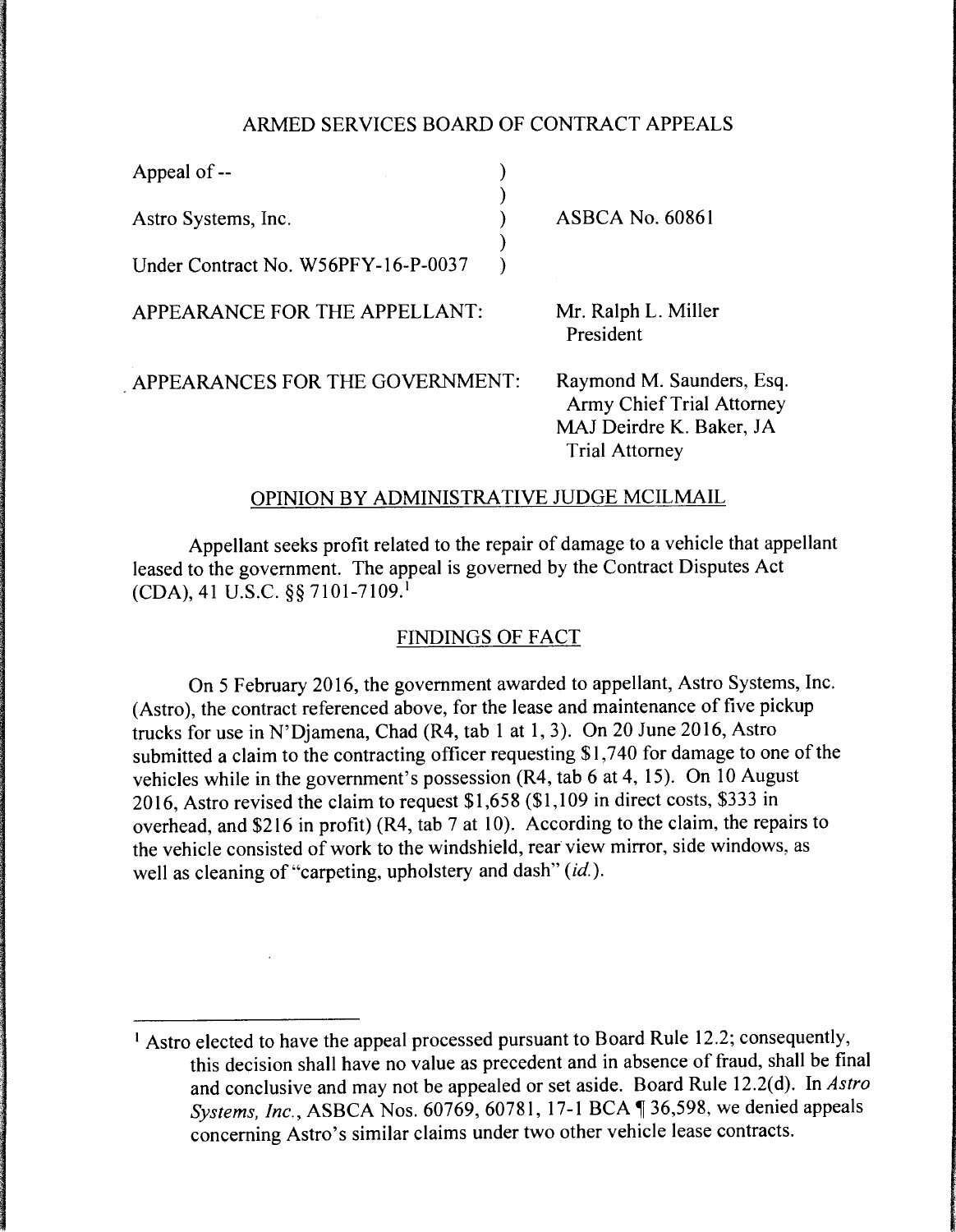On 29 August 2016, the contracting officer issued a final decision awarding \$1,439.46, denying the request for \$216 in profit (R4, tab 8 at 3). On 1 November 2016, Astro timely filed its appeal from the decision, seeking \$216 in profit (R4, tab 10 at 6).

## DECISION

Astro fails to demonstrate that its contract requires the government to pay profit on repairs to the damaged vehicle. Astro points out that profit motivates a contractor to perform a contract (app. br. at 5), and we do not disagree.<sup>2</sup> However, here, the contract is for the lease and maintenance of vehicles, not their repair. Indeed, Astro does not contend that any of the repairs consists of the vehicle "maintenance" that the contract requires it to provide. Astro cites *New York Shipbuilding Co.,* ASBCA No. 16164, 76-2 BCA  $\P$  11,979 (app. br. at 5), for the statement that "[w] ithout the payment of a profit which is fair under the circumstances, the Government would be getting something for nothing and the contractor would not truly be made whole." *Id.*  at 57,427. However, there the Board was addressing contract changes that "[took] place and were performed." *Id.* Astro does not point to any changes to its contract; indeed, there is no indication that the contract or the government required Astro to repair the damaged vehicle. Presumably, had Astro decided not to repair the damaged vehicle, and provided another suitable vehicle for the government's use, Astro would have satisfied its obligations under the contract, and the government could not have insisted upon the vehicle's repair. Under the circumstances of this appeal, if the government paid profit (that is, more than the cost of repairing the vehicle, including overhead) it would be getting nothing in return, resulting in a windfall to Astro.

The appeal is denied.

Dated: 15 February 2017

( unort

TIMOTHY P. MCILATAIL Administrative Judge Armed Services Board of Contract Appeals

<sup>&</sup>lt;sup>2</sup> In support of its point, Astro cites Federal Acquisition Regulation 15.404-4(a)(3), but does not demonstrate that the regulation is a part of its contracts.